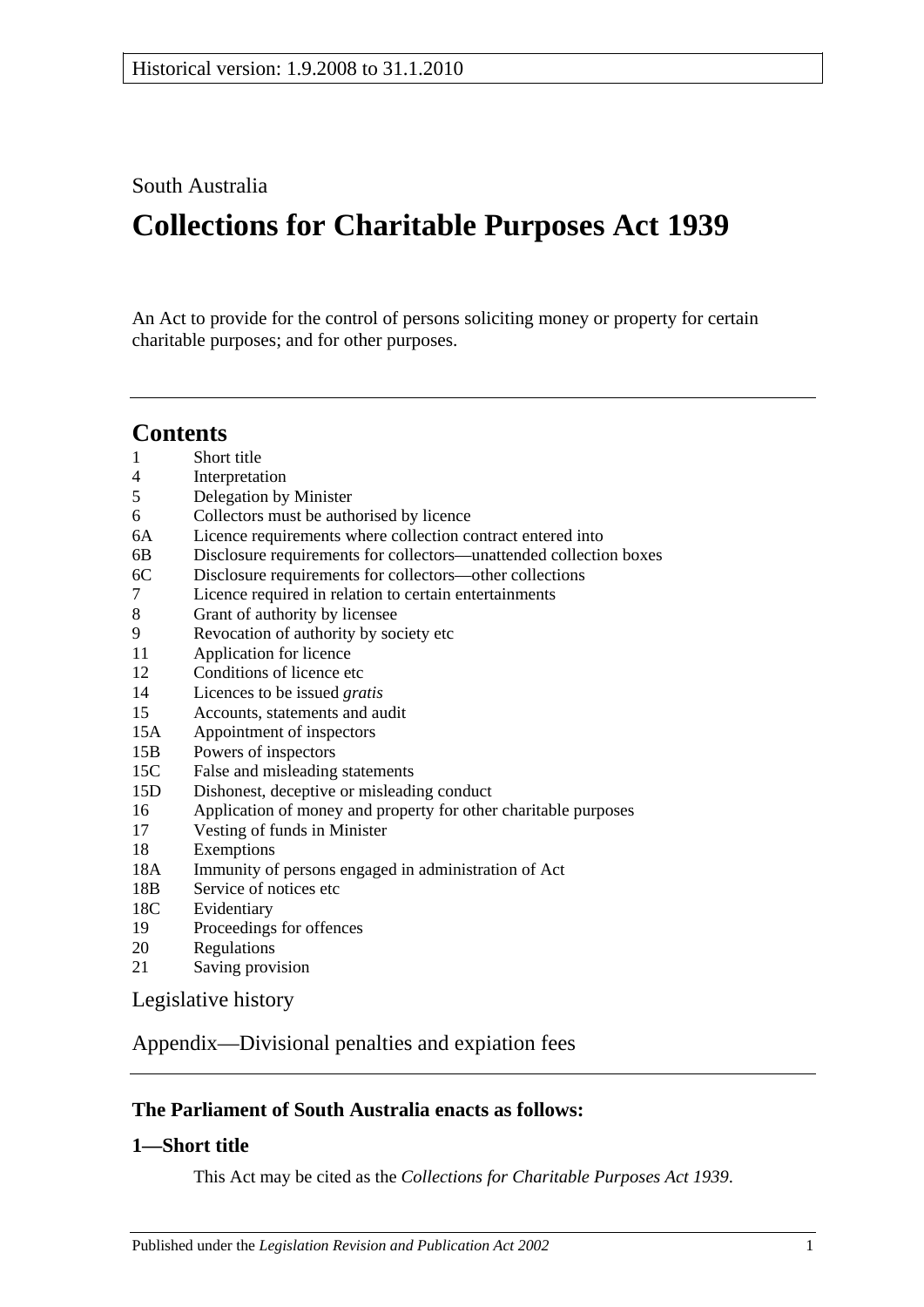#### <span id="page-1-0"></span>**4—Interpretation**

In this Act—

*body* means a body whether corporate or unincorporate;

*charitable purpose* means—

- (a) the affording of relief to diseased, disabled, sick, infirm, incurable, poor, destitute, helpless, or unemployed persons, or to the dependents of any such persons;
- (b) the relief of distress occasioned by war, whether occasioned in South Australia or elsewhere;
- (e) the affording of relief, assistance, or support to persons who are or have been members of the armed forces of Australia or to the dependents of any such persons;
- (f) the provision of welfare services for animals;

*collection contract* means a contract under which a person agrees to act as a paid collector for a person, society, body or association;

*collector*—a person acts as a collector if the person—

- (a) collects or attempts to collect money or property wholly or partly for a charitable purpose; or
- (b) obtains or attempts to obtain money wholly or partly for a charitable purpose by the sale of a disc, badge, token, flower, ribbon or other device; or
- (c) obtains or attempts to obtain a bequest, devise or other grant of money or property wholly or partly for a charitable purpose;

*inspector* means a person appointed by the Minister as an inspector under [section](#page-8-0) 15A;

*paid collector*—a person acts as a paid collector if the person receives valuable consideration to act as a collector;

*property* includes real and personal property;

*section 6 licence* means a licence granted under this Act for the purposes of section 6;

*section 6A licence* means a licence granted under this Act for the purposes of section 6A;

*section 7 licence* means a licence granted under this Act for the purposes of section 7.

**Note—**

For definition of divisional penalties (and divisional expiation fees) see Appendix.

#### <span id="page-1-1"></span>**5—Delegation by Minister**

- (1) The Minister may, by notice in the Gazette, delegate any of the Minister's powers or functions under this Act—
	- (a) to a particular person or body; or
	- (b) to the person for the time being occupying a particular position.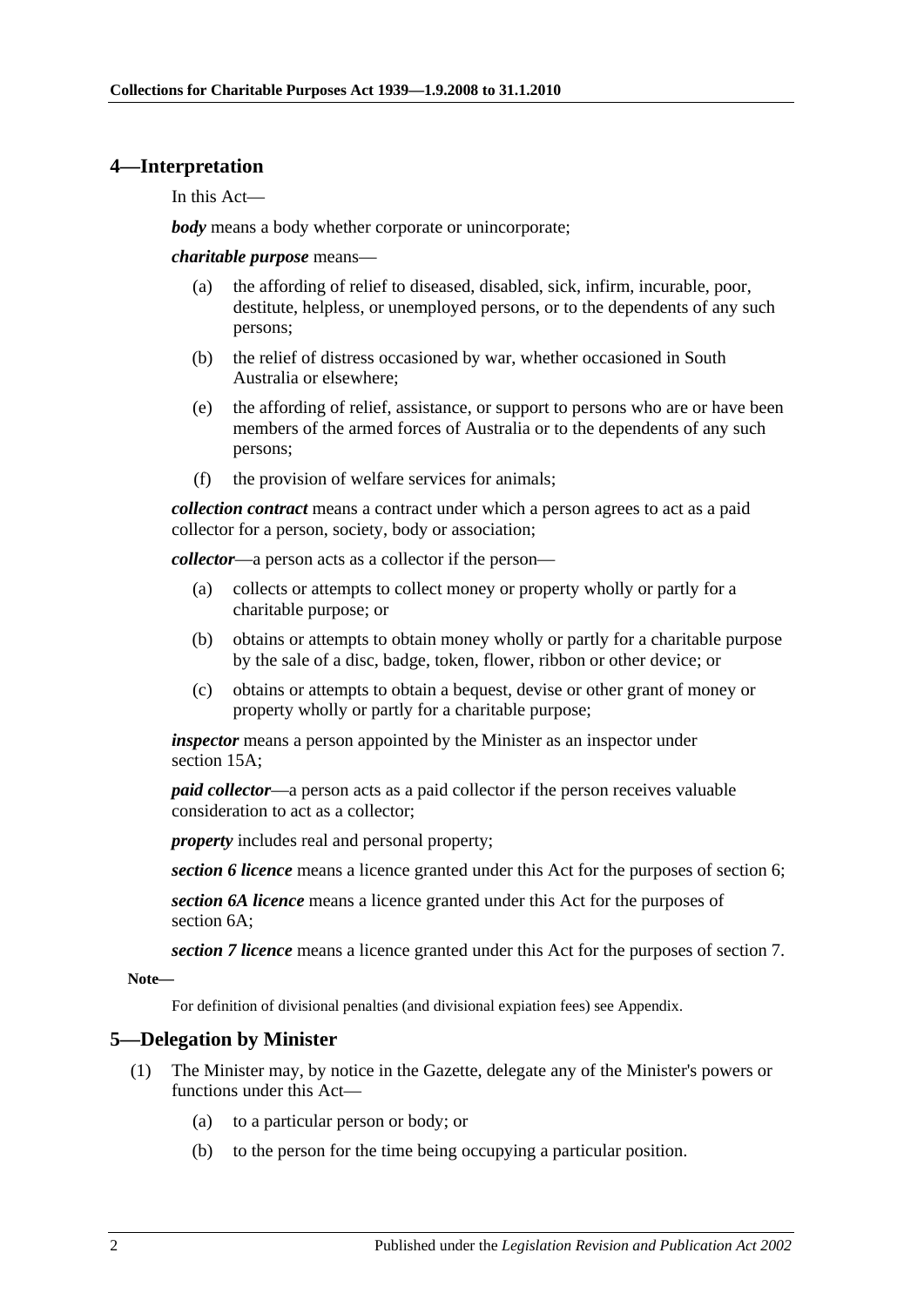- (2) A delegation under this section—
	- (a) may be absolute or conditional; and
	- (b) does not derogate from the power of the Minister to act in any matter; and
	- (c) may be varied or revoked by the Minister by subsequent notice in the Gazette.
- (3) A power or function delegated under this section may, if the instrument of delegation so provides, be further delegated.

#### <span id="page-2-3"></span><span id="page-2-0"></span>**6—Collectors must be authorised by licence**

(1) Subject to [subsection](#page-2-2) (2), a person must not act as a collector unless the person holds, or is authorised by the holder of, a [section](#page-2-0) 6 licence.

Penalty: Division 6 fine.

- <span id="page-2-2"></span>(2) [Subsection](#page-2-3) (1) does not apply if—
	- (a) the person—
		- (i) only collects or attempts to collect money or property from persons known to the person or with whom the person regularly associates; and
		- (ii) provides all of the money or property so collected to the holder of a [section](#page-2-0) 6 licence; and
		- (iii) is not a paid collector; or
	- (b) the person—
		- (i) only collects or attempts to collect property for the purpose of affording relief to a particular person or to the dependants of a particular person; and
		- (ii) provides all of the property so collected to that person or to those dependants; and
		- (iii) is not a paid collector.

#### <span id="page-2-1"></span>**6A—Licence requirements where collection contract entered into**

A paid collector must not employ or engage another person (whether or not for valuable consideration) to act as a collector in performance of the paid collector's obligations under a collection contract unless the paid collector is the holder of a [section](#page-2-1) 6A licence.

Penalty: Division 6 fine.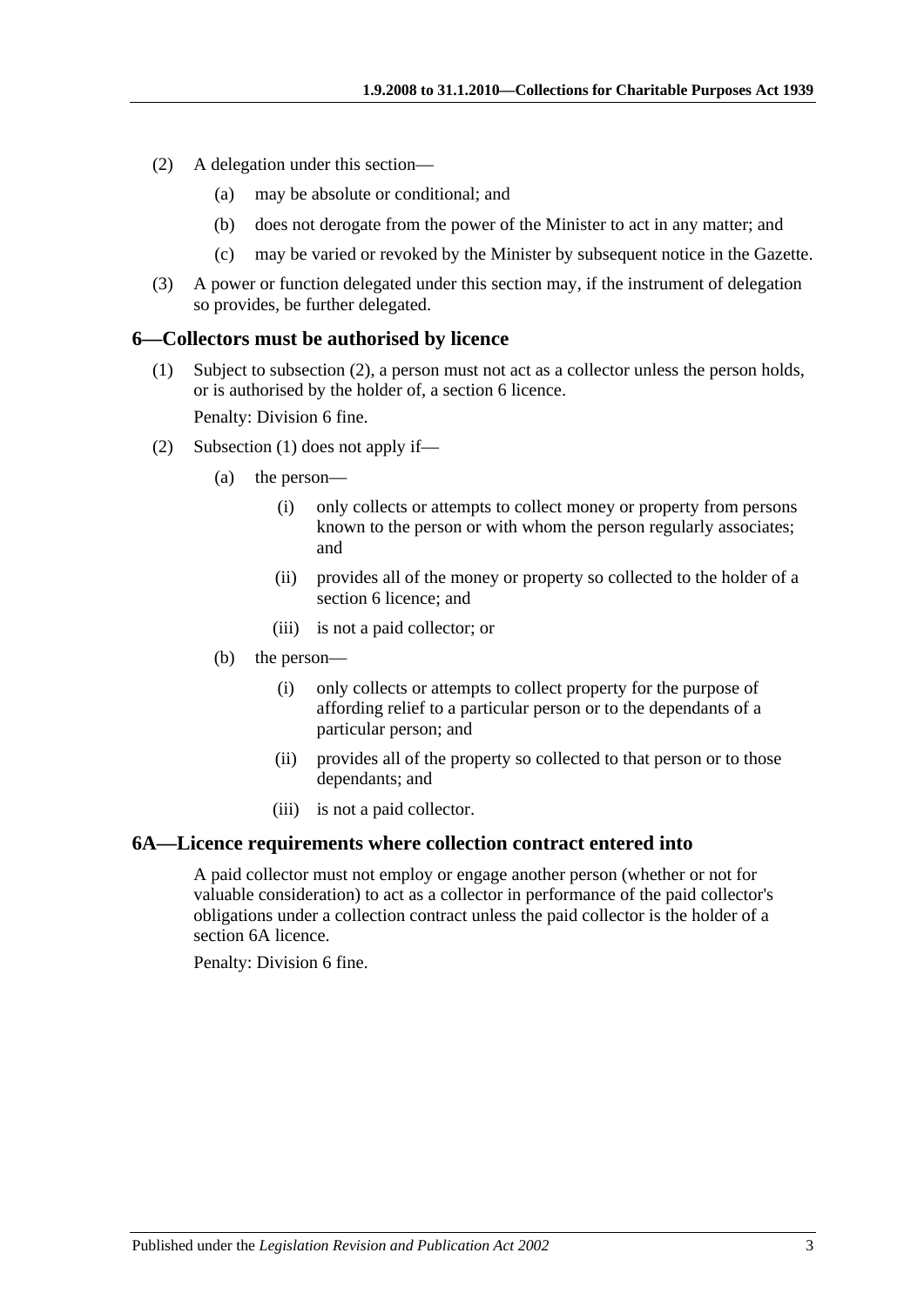#### <span id="page-3-2"></span><span id="page-3-0"></span>**6B—Disclosure requirements for collectors—unattended collection boxes**

- (1) A person who acts as a collector by placing an unattended collection box in a public place must ensure that the collection box is marked, in a reasonably prominent position, with the following information:
	- (a) the name of, and contact details for, the holder of the [section](#page-2-0) 6 licence under which the person is authorised to act as a collector and, if the holder of that licence has previously submitted a statement under section [15\(2\)\(b\),](#page-7-2) particulars of the website maintained by the Minister under [section](#page-8-2) 15(6) or any other website at which the last such statement submitted by the holder of that licence can be inspected;
	- (b) any other information prescribed by regulation.
- (2) A paid collector who contravenes or fails to comply with [subsection](#page-3-2) (1) is guilty of an offence.

Penalty: Division 7 fine.

(3) The holder of a [section](#page-2-0) 6 licence must take reasonable steps to ensure that each person authorised to act as a collector by the holder of the licence is aware of his or her obligations under this section and is provided with the information referred to in [subsection](#page-3-2) (1).

Penalty: Division 6 fine.

(4) The holder of a [section](#page-2-1) 6A licence must take reasonable steps to ensure that each person employed or engaged (whether or not for valuable consideration) to act as a collector by the holder of the licence is aware of his or her obligations under this section and is provided with the information referred to in [subsection](#page-3-2) (1).

Penalty: Division 6 fine.

- (5) For the purposes of this section, a collection box that is not attended by any person who is the holder of a [section](#page-2-0) 6 licence in respect of the collection, or authorised by the holder of such a licence, will be taken to be an unattended collection box.
- (6) In this section—

*collection box* includes any form of receptacle for the collection of money, whether the money is to be placed in the receptacle as a donation or for the purchase of a disc, badge, token, flower, ribbon or other device.

#### <span id="page-3-3"></span><span id="page-3-1"></span>**6C—Disclosure requirements for collectors—other collections**

- (1) A person who acts as a collector must tell each person from whom money or property, or a bequest, devise or other grant of money or property, is collected or obtained or attempted to be collected or obtained—
	- (a) his or her name or, if the person is issued with a unique identifier by the holder of the [section](#page-2-0) 6 licence under which the person is authorised to act as a collector, that unique identifier; and
	- (b) whether or not the person is acting as a paid collector.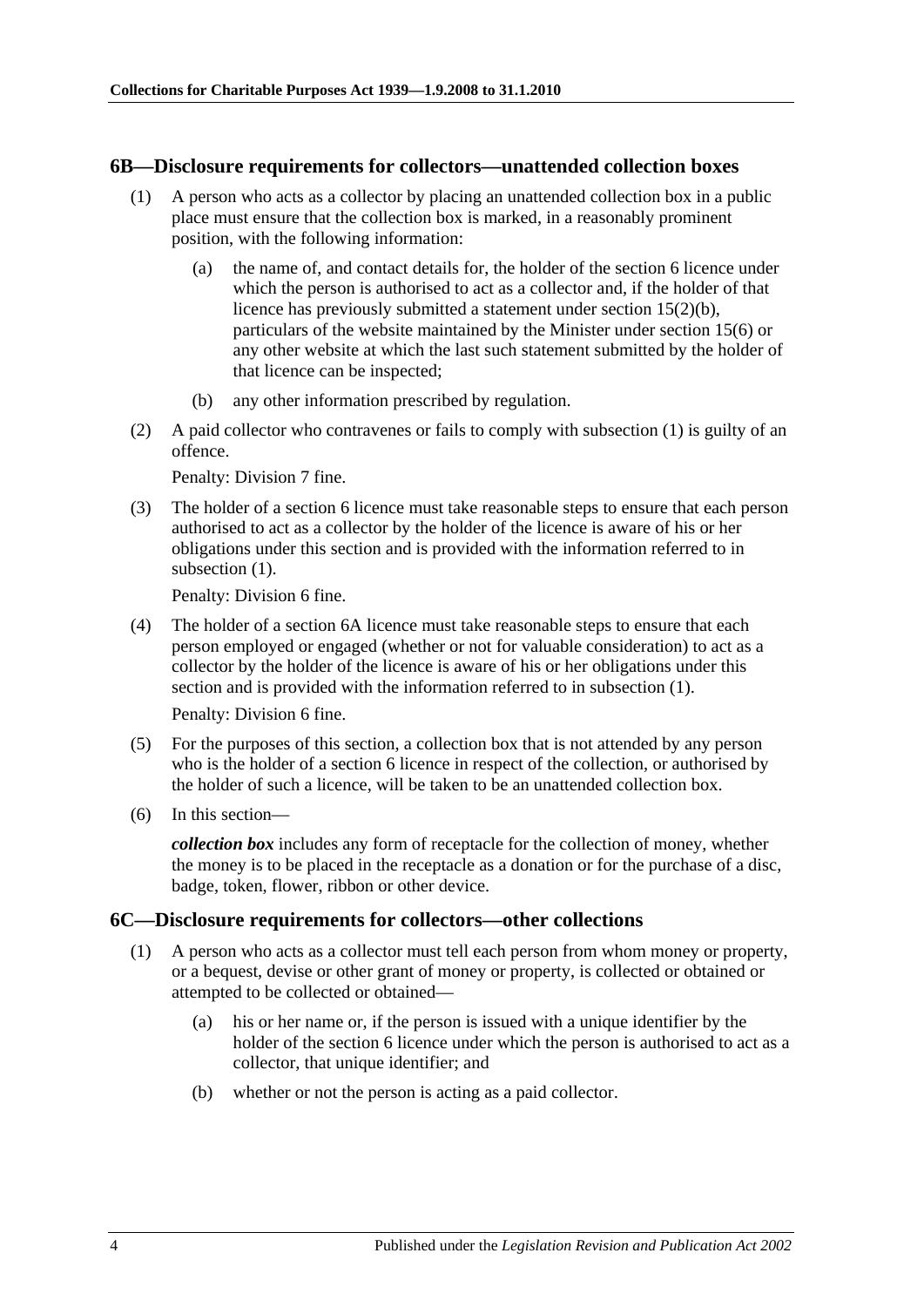- (2) However, [subsection](#page-3-3) (1) does not apply to a person acting as a collector if the person—
	- (a) can be seen by the persons from whom money or property, or a bequest, devise or other grant of money or property, is collected or obtained or attempted to be collected or obtained; and
	- (b) is wearing a badge, in a reasonably prominent position, which contains the information specified in [subsection](#page-3-3) (1).
- (3) A paid collector who contravenes or fails to comply with [subsection](#page-3-3) (1) is guilty of an offence.

Penalty: Division 7 fine.

- <span id="page-4-1"></span>(4) A person who acts as a collector must, at the request of a person from whom money or property, or a bequest, devise or other grant of money or property, is collected or obtained or attempted to be collected or obtained, provide the following information to the person:
	- (a) the name of, and contact details for, the holder of the [section](#page-2-0) 6 licence under which the person is authorised to act as a collector and, if the holder of that licence has previously submitted a statement under section [15\(2\)\(b\),](#page-7-2) particulars of the website maintained by the Minister under [section](#page-8-2) 15(6) or any other website at which the last such statement submitted by the holder of that licence can be inspected;
	- (b) any other information prescribed by regulation.
- (5) A paid collector who contravenes or fails to comply with [subsection](#page-4-1) (4) is guilty of an offence.

Penalty: Division 7 fine.

(6) The holder of a [section](#page-2-0) 6 licence must take reasonable steps to ensure that each person authorised to act as a collector by the holder of the licence is aware of his or her obligations under this section and is provided with the information referred to in [subsection](#page-4-1)  $(4)$ .

Penalty: Division 6 fine.

(7) The holder of a [section](#page-2-1) 6A licence must take reasonable steps to ensure that each person employed or engaged (whether or not for valuable consideration) to act as a collector by the holder of the licence is aware of his or her obligations under this section and is provided with the information referred to in [subsection](#page-4-1) (4).

Penalty: Division 6 fine.

(8) This section does not apply to a person who acts as a collector in the manner described in [section](#page-3-0) 6B.

#### <span id="page-4-0"></span>**7—Licence required in relation to certain entertainments**

- (1) This section applies to an entertainment if—
	- (a) a charge is made for admission to the entertainment; and
	- (b) it is held out that the proceeds, or part of the proceeds, of the entertainment are to be devoted to a charitable purpose.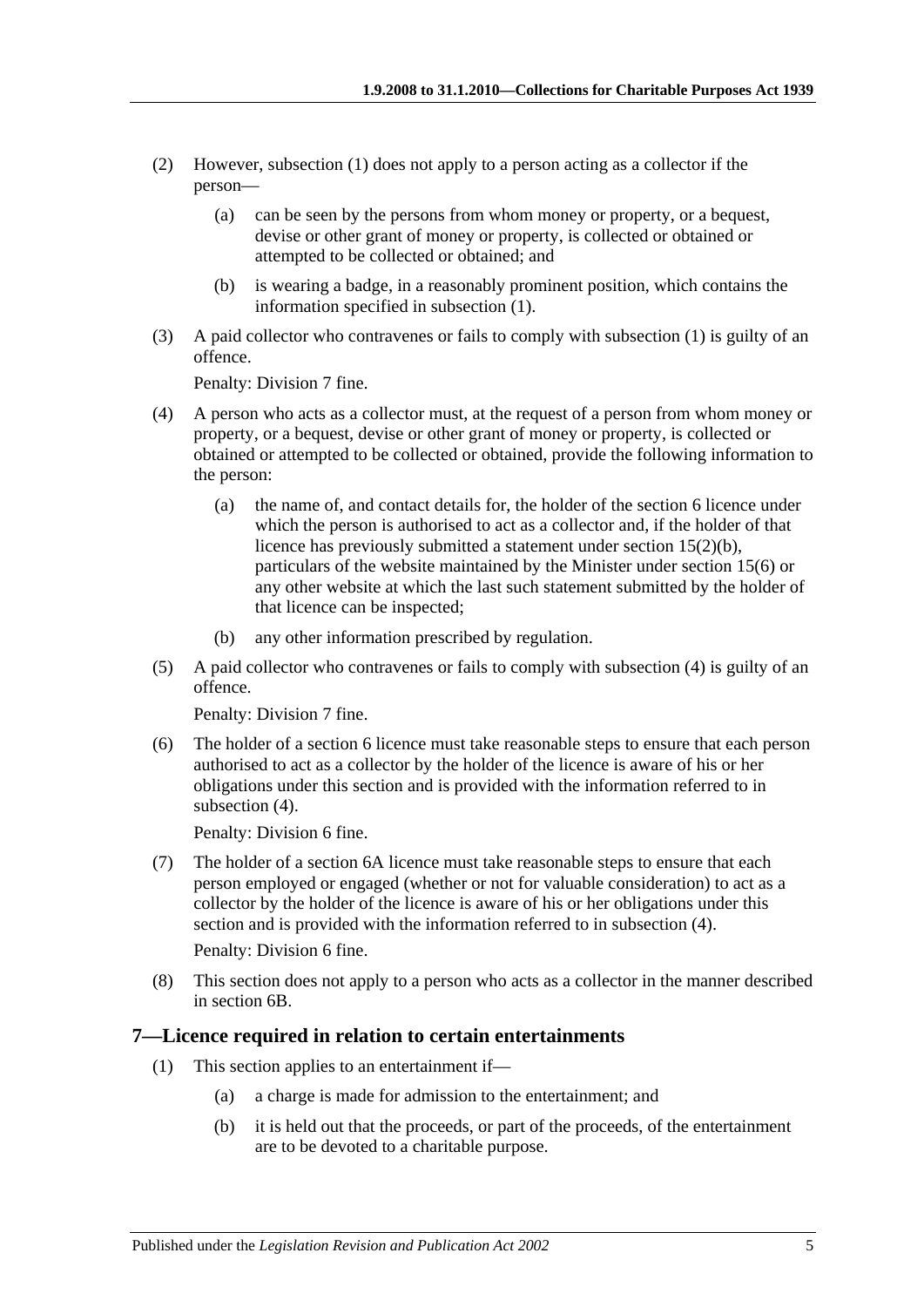- (2) A person must not—
	- (a) conduct an entertainment to which this section applies; or
	- (b) sell or attempt to sell a ticket for admission to an entertainment to which this section applies,

unless the person holds, or is authorised by the holder of, a [section](#page-4-0) 7 licence. Penalty: Division 6 fine.

<span id="page-5-1"></span>(3) If any speaker or other performer at an entertainment to which this section applies is to be paid a fee or commission of an amount that exceeds, or is likely to exceed, the prescribed amount, the holder of the [section](#page-4-0) 7 licence under which a person is authorised to conduct the entertainment must, at the request of any person, tell the person the amount, or likely amount, of any such fee or commission.

Penalty: Division 6 fine.

- (4) For the purposes of [subsection](#page-5-1) (3), the value of any non-monetary consideration to be provided to a person (including the value of any travel or accommodation costs to be paid in respect of the person's attendance at the relevant entertainment) must be taken into account in determining the amount of the fee or commission that is to be paid to the person.
- (5) A person who conducts an entertainment to which this section applies must not cause or permit an advertisement relating to the entertainment to be published by radio, television, newspaper or in any other way or a ticket for admission to the entertainment to be sold unless the advertisement or ticket contains the following information:
	- (a) the name of, and contact details for, the holder of the [section](#page-4-0) 7 licence under which the person is authorised to conduct the entertainment and, if the holder of that licence has previously submitted a statement under section [15\(2\)\(b\),](#page-7-2) particulars of the website maintained by the Minister under [section](#page-8-2) 15(6) or any other website at which the last such statement submitted by the holder of that licence can be inspected;
	- (b) if [subsection](#page-5-1) (3) applies—a statement indicating that performers payment details can be obtained from the holder of the [section](#page-4-0) 7 licence;
	- (c) any other information prescribed by regulation.

Penalty: Division 6 fine.

(6) In this section—

*prescribed amount* means—

- (a) if an amount is prescribed by regulation for the purposes of this definition—that amount;
- (b) if no amount is prescribed by regulation for the purposes of this definition—\$5 000.

#### <span id="page-5-0"></span>**8—Grant of authority by licensee**

(1) Any person, society, body, or association being the holder of a [section](#page-2-0) 6 or [7](#page-4-0) licence may give any authority referred to in section 6 or 7 by any means approved, from time to time, by the Minister either generally or in a particular case.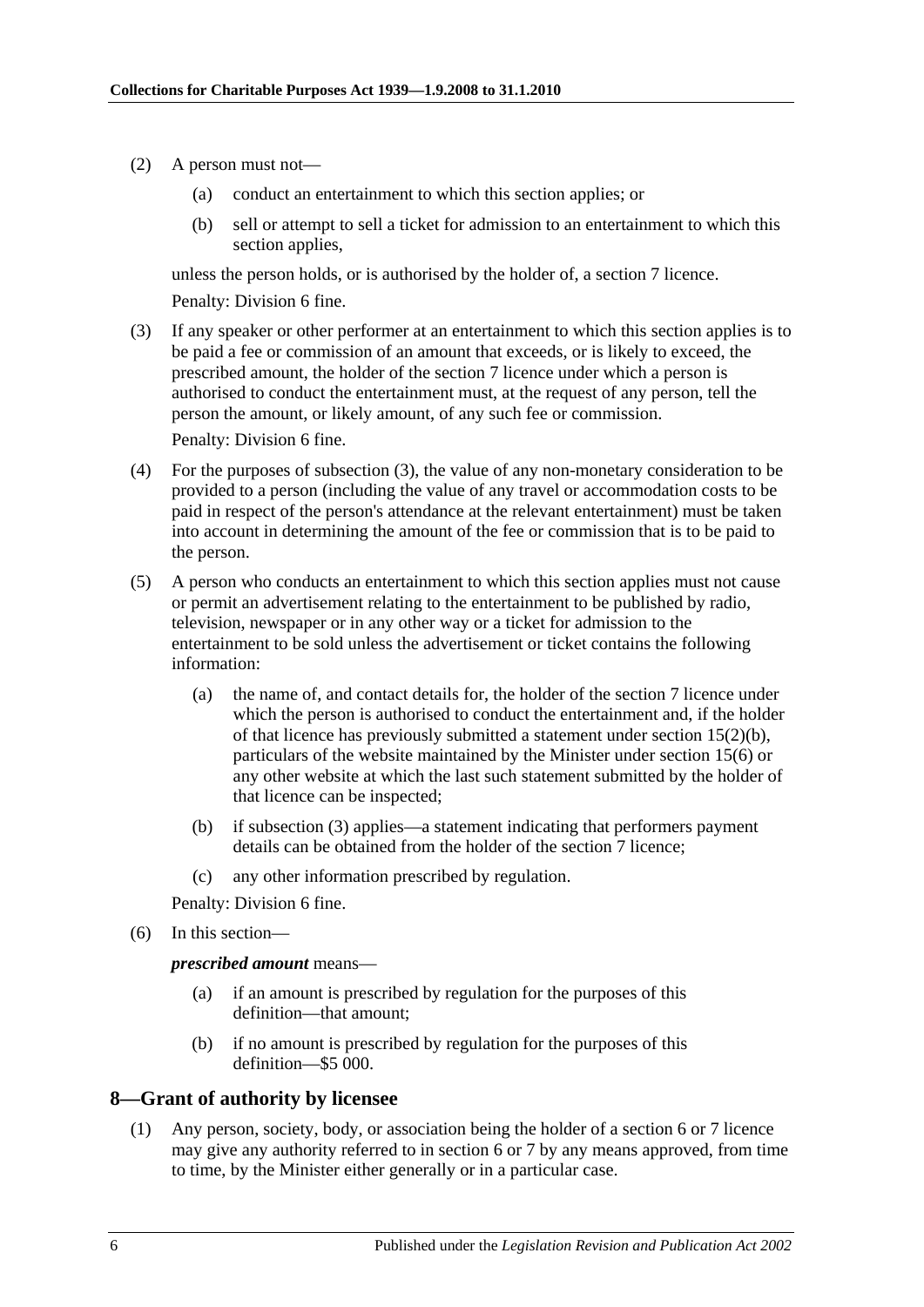(2) An authority given by the holder of a [section](#page-2-0) 6 or [7](#page-4-0) licence may be subject to such conditions as the holder of the licence thinks fit.

### <span id="page-6-3"></span><span id="page-6-0"></span>**9—Revocation of authority by society etc**

- (1) Any person, society, body, or association being the holder of a licence under this Act who or which gives any authority referred to in section 6 or section 7 may revoke any such authority, and when any such authority is revoked the person to whom it was given must, if the authority was given in writing, within seven days after notice in writing of the revocation produce and deliver the written authority to such person, society, body or association or to a member of the committee or other governing body of such society, body, or association.
- (2) A person who fails to produce and deliver a written authority as required by [subsection](#page-6-3) (1) is guilty of an offence. Penalty: Division 6 fine.

### <span id="page-6-1"></span>**11—Application for licence**

- (1) An application for a licence under this Act must be made to the Minister.
- (2) In considering an application for a [section](#page-2-0) 6 or [7](#page-4-0) licence, the Minister may take into account any matter the Minister thinks fit and must consider whether, having regard to the objects of the applicant, those objects would be more effectively or economically carried out by any other person, society, body, or association being the holder of or an applicant for a licence under this Act.
- (3) The Minister may, in his or her discretion, grant or refuse a licence to any applicant and will not be liable to any proceedings whatsoever as a consequence of any refusal.

#### <span id="page-6-2"></span>**12—Conditions of licence etc**

- (1) A licence granted by the Minister under this Act remains in force for the period or periods specified in the licence or until revoked by the Minister.
- (2) A licence may be granted subject to any conditions the Minister thinks fit including (without limitation)—
	- (a) conditions limiting the proportion of the proceeds of collections and entertainments which may be applied as commission or other remuneration to persons acting as collectors under the licence or to other persons concerned in the collections or entertainments to which the licence applies; and
	- (b) conditions requiring the holder of the licence or any other person authorised by the holder of the licence, to comply with the provisions of a code of practice issued by the Minister.
- (3) The Minister may, at any time, vary or revoke the conditions on which a licence was granted under this Act or add conditions to a licence granted under this Act.
- (4) The Minister may revoke a licence on any of the following grounds:
	- (a) that donations (whether of money or goods) received for charitable purposes by the licensee have been mismanaged or misapplied; or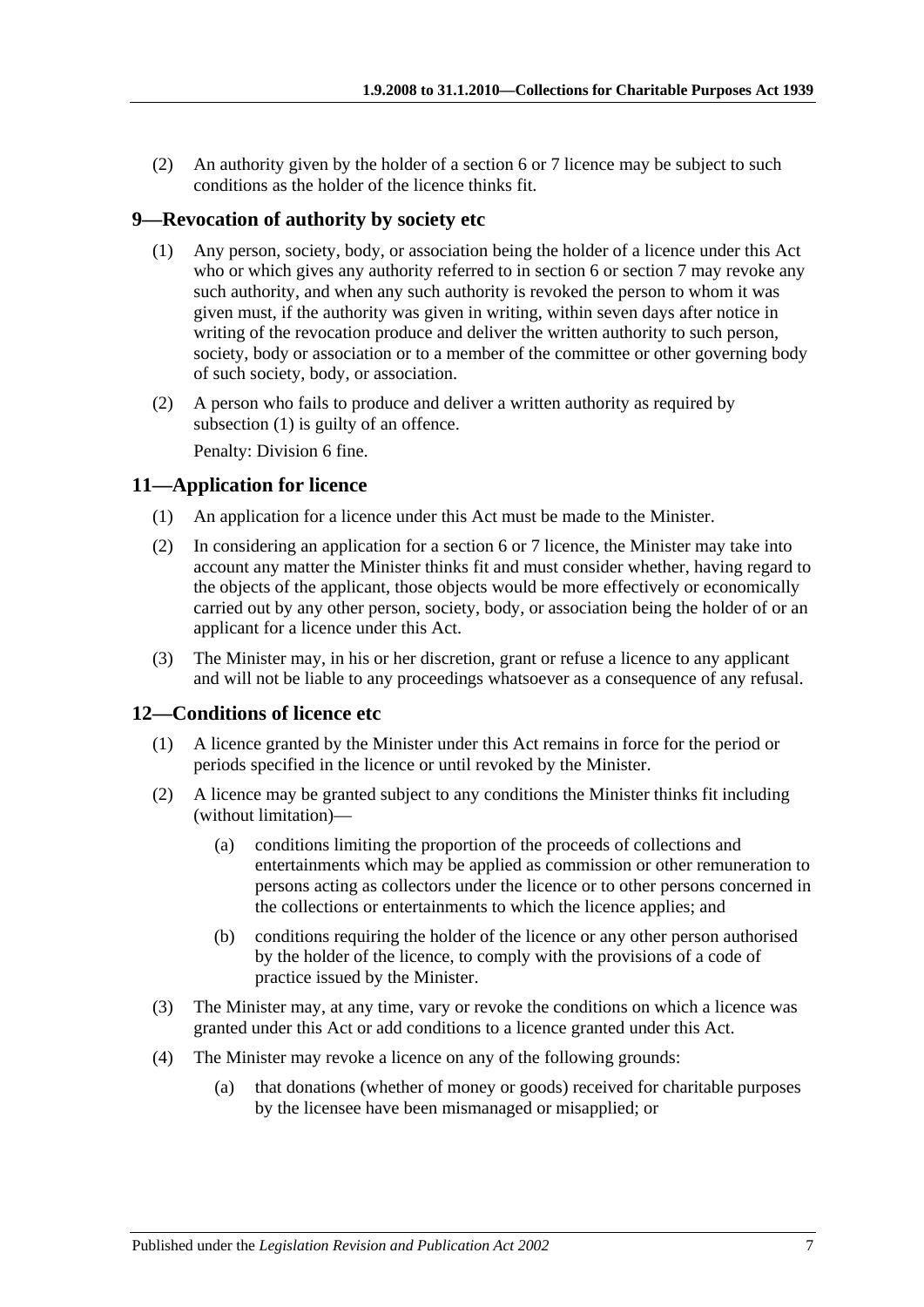- (b) that excessive commission or remuneration has been, or is to be, paid to any person acting as a collector under the licence, or acting in connection with the conduct of an entertainment to which the licence relates, out of the proceeds of the collection or entertainment (as the case may be), or that the proportion of those proceeds that is, or is to be, applied towards charitable purposes is for any other reason inadequate; or
- (ba) the licensee's contravention of or failure to comply with a condition of the licence or a requirement under this Act; or
- (c) that any other circumstances exist that justify, in the opinion of the Minister, revocation of the licence.

#### <span id="page-7-0"></span>**14—Licences to be issued** *gratis*

No fee may be charged for any licence under this Act.

#### <span id="page-7-1"></span>**15—Accounts, statements and audit**

- (1) If the holder of a licence under this Act collects or receives money for a charitable purpose during a financial year or other period specified in the licence (the *statement period*), the holder of the licence must—
	- (a) keep proper accounts relating to the money; and
	- (b) after the end of the statement period, have the accounts audited by a person who is authorised to audit the accounts of a prescribed association under Part 4 Division 2 of the *[Associations Incorporation Act](http://www.legislation.sa.gov.au/index.aspx?action=legref&type=act&legtitle=Associations%20Incorporation%20Act%201985) 1985* or is approved by the Minister for the purposes of this section.
- <span id="page-7-2"></span>(2) The holder of a licence under this Act must, at the time or times fixed in the licence, provide to the Minister—
	- (a) a copy of the audited accounts for the last ending statement period; and
	- (b) a statement setting out—
		- (i) the amount of money collected or received by the licensee during the last ending statement period; and
		- (ii) the costs associated with collection or receipt of the money; and
		- (iii) the manner in which the money has been dealt with; and
		- (iv) any other information required by the Minister.
- (3) The Minister may at any time, by notice in writing to the holder of a licence, require the holder of the licence to provide to the Minister, within a specified time—
	- (a) a statement setting out specified information relating to money or property collected or received by the holder of the licence for charitable purposes; or
	- (b) specified documents (which may include a written record reproducing in an understandable form information stored by computer, microfilm or other process) in the custody or control of the holder of the licence that relate to money or property collected or received by the holder of the licence for charitable purposes.
- (4) A statement required to be provided to the Minister under this section must be verified in a manner required by the Minister.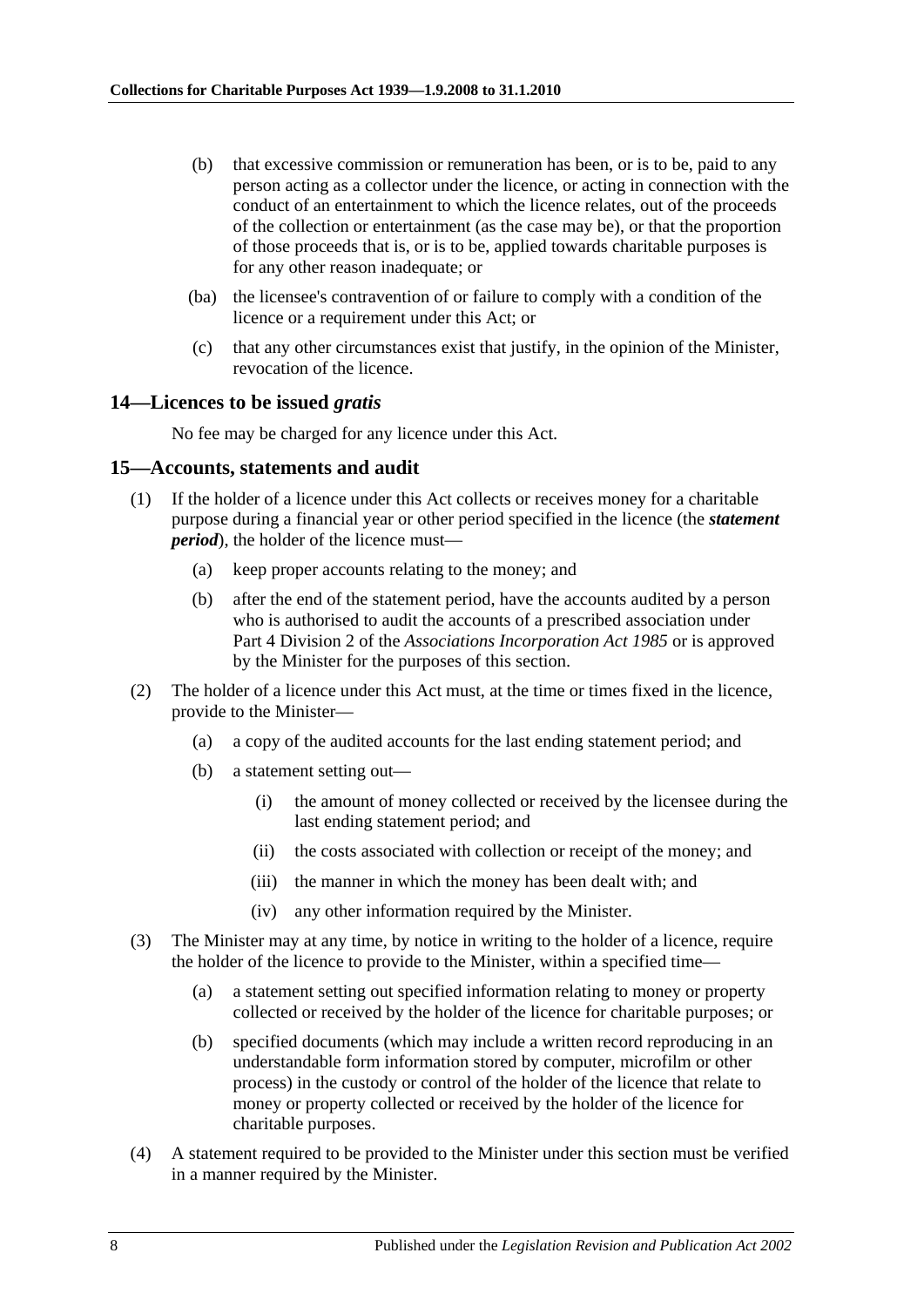- (5) If the holder of a licence under this Act sells, or otherwise converts into money, any property collected or received by the holder of the licence for a charitable purpose, the money so obtained is, for the purposes of this section, money collected or received by the holder of the licence for a charitable purpose.
- <span id="page-8-2"></span>(6) The Minister must publish on a website maintained by the Minister—
	- (a) the name of, and contact details for, any person who holds a licence under this Act; and
	- (b) the contents of any statement submitted to the Minister under this section or a summary of, or extract from, any such statement.
- (7) If the holder of a licence contravenes or fails to comply with a provision of this section—
	- (a) in the case of a licence held by a natural person—the person is guilty of an offence; or
	- (b) in the case of a licence held by a body corporate—the body corporate and each member of the governing body of the body corporate are guilty of an offence; or
	- (c) in the case of a licence held by an unincorporated body—each member of the body is guilty of an offence.

Penalty: Division 6 fine.

(8) It is a defence to a charge of an offence under this section if the defendant proves that the offence occurred without the defendant's knowledge or consent.

#### <span id="page-8-0"></span>**15A—Appointment of inspectors**

- (1) The Minister may appoint inspectors for the purposes of this Act.
- (2) The Minister must provide each inspector with an identity card which the inspector must produce on request.

#### <span id="page-8-1"></span>**15B—Powers of inspectors**

- (1) For the purposes of ascertaining whether the provisions of this Act are being complied with and subject to this section, an inspector may enter any place in which the inspector suspects, on reasonable grounds, there may be evidence or records connected with an activity for which a licence is required under this Act.
- (2) An inspector must not enter a place used as a residence unless—
	- (a) the occupier consents; or
	- (b) the inspector is authorised by warrant under [subsection](#page-8-3) (3).
- <span id="page-8-3"></span>(3) A magistrate may, if satisfied on the application of an inspector that there is a proper ground for doing so, issue a warrant authorising an inspector to enter a place used as a residence.
- (4) While an inspector is in or on any place under this section, the inspector may do one or more of the following:
	- (a) inspect or search the place or anything in the place;
	- (b) require a person in the place to—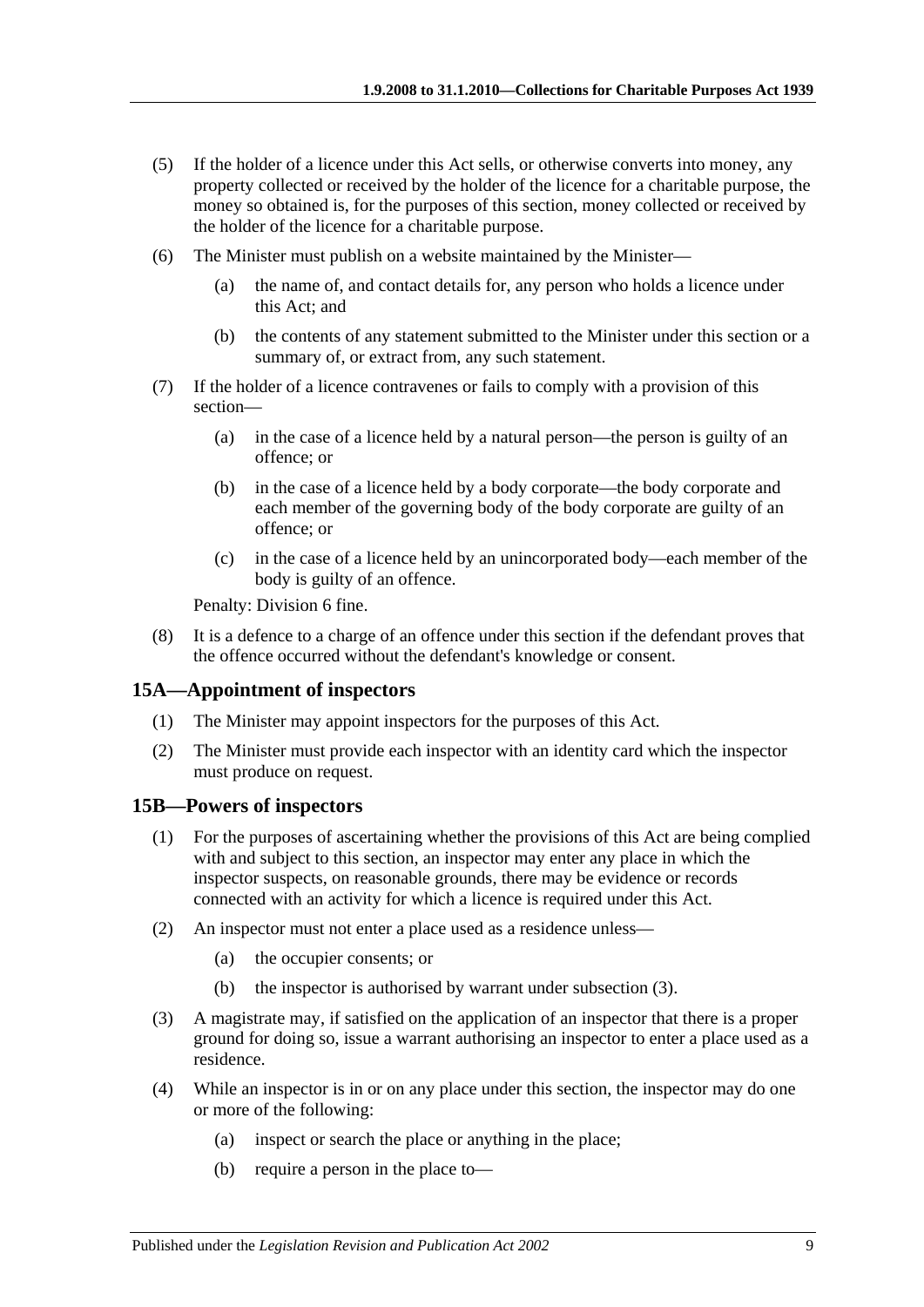- (i) produce documents (which may include a written record reproducing in an understandable form information stored by computer, microfilm or other process) that are in the person's custody or control; and
- (ii) answer any questions put by the inspector;
- (c) inspect documents produced to the inspector and retain them for so long as is reasonably necessary for the purpose of copying or taking extracts from them;
- (d) take photographs, films, audio, video or other recordings;
- (e) if the inspector suspects on reasonable grounds that an offence has been committed, seize and retain anything that the inspector believes affords evidence of the offence;
- (f) give such directions as are reasonably necessary for, or as are incidental to, the effective exercise of the inspector's powers under this section.
- (5) A person who—
	- (a) hinders or obstructs an inspector in the exercise of powers under this section; or
	- (b) fails, without reasonable excuse, to comply with a requirement of an inspector under this section; or
	- (c) fails, without reasonable excuse, to answer, to the best of the person's knowledge, information and belief, a question put by an inspector; or
	- (d) falsely represents that he or she is an inspector, is guilty of an offence.

Penalty: Division 6 fine.

- (6) An inspector may, in exercising powers under this section, be accompanied by such assistants as are reasonably necessary for the purpose.
- (7) A person may decline to answer a question put under this section if the answer would tend to incriminate the person of an offence.

#### <span id="page-9-0"></span>**15C—False and misleading statements**

A person must not make a statement that is false or misleading in a material particular (whether by reason of the inclusion or omission of any particular) in any information provided under this Act.

Penalty: Division 6 fine.

#### <span id="page-9-1"></span>**15D—Dishonest, deceptive or misleading conduct**

A person who, in the conduct of an activity that is or is required to be authorised by a licence under this Act, acts in a dishonest, deceptive or misleading manner is guilty of an offence.

Penalty: Division 5 fine or division 5 imprisonment.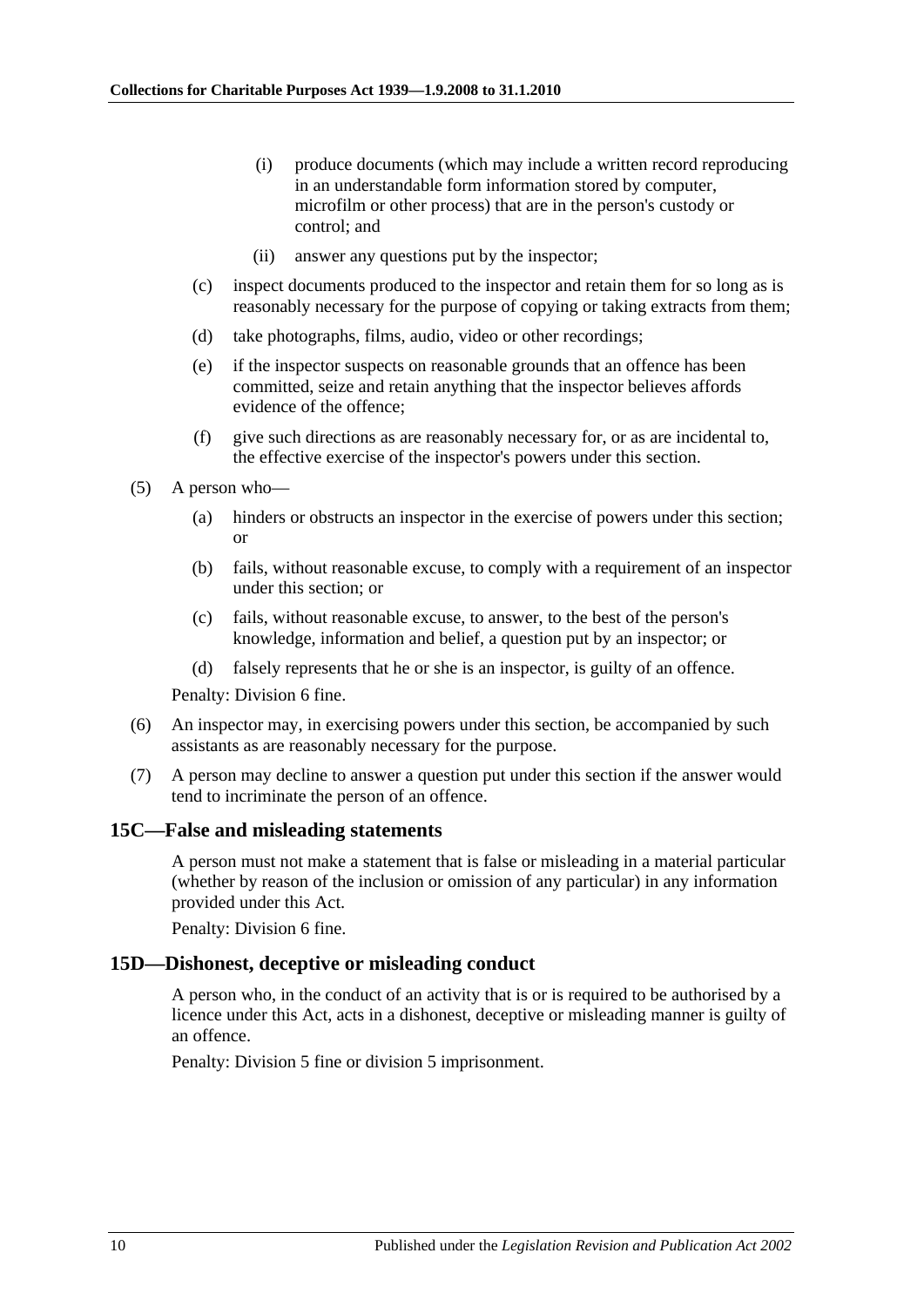### <span id="page-10-4"></span><span id="page-10-0"></span>**16—Application of money and property for other charitable purposes**

- (1) Where, in the opinion of the Minister, it is impracticable to apply money or property collected or received pursuant to a licence under this Act or to apply the proceeds of an entertainment conducted pursuant to a licence under this Act for the charitable purpose for which the money or property was collected or received, or to which the proceeds of the entertainment were to be devoted, the Governor may, by proclamation made on the recommendation of the Minister, direct the person, society, body or association concerned to apply the money or property for a similar charitable purpose specified in the proclamation or to give them to another person, society, body or association to be applied for that charitable purpose.
- (2) In [subsection](#page-10-4)  $(1)$ —

*money* includes money accruing from investment of money referred to in that subsection.

## <span id="page-10-1"></span>**17—Vesting of funds in Minister**

- (1) The Governor may, by proclamation, vest in the Minister the moneys and securities for moneys held for any charitable purpose by or on behalf of any person, society, body, or association to whom or to which a licence is or has been issued under this Act, on being satisfied—
	- (a) that a majority of at least three-fourths in number of the persons who are trustees or who have the control of the moneys or securities for money have consented to the vesting; or
	- (b) there has been maladministration of the moneys or securities.
- (2) Subject to [subsection](#page-10-5) (3), the moneys and securities vested in the Minister by a proclamation under this section will be held on the trusts on which they were held immediately before being vested in the Minister.
- <span id="page-10-5"></span>(3) The Governor may, by proclamation, vary the trusts and authorise the Minister to apply the moneys and securities, or any part of the moneys and securities, to charitable purposes specified in the proclamation.

#### <span id="page-10-2"></span>**18—Exemptions**

- (1) The Minister may, on application by a person, society, body or association exempt the person, society, body or association from compliance with specified provisions of this Act.
- (2) An exemption is subject to the conditions (if any) imposed by the Minister.
- (3) The Minister may, at his or her discretion, vary or revoke an exemption.
- (4) The grant or a variation or revocation of an exemption may be published on a website maintained by the Minister.

#### <span id="page-10-6"></span><span id="page-10-3"></span>**18A—Immunity of persons engaged in administration of Act**

- (1) No personal liability attaches to a person engaged in the administration of this Act for an act or omission in good faith in the exercise or discharge, or purported exercise or discharge, of official powers or functions.
- (2) A liability that would, but for [subsection](#page-10-6) (1), lie against a person, lies instead against the Crown.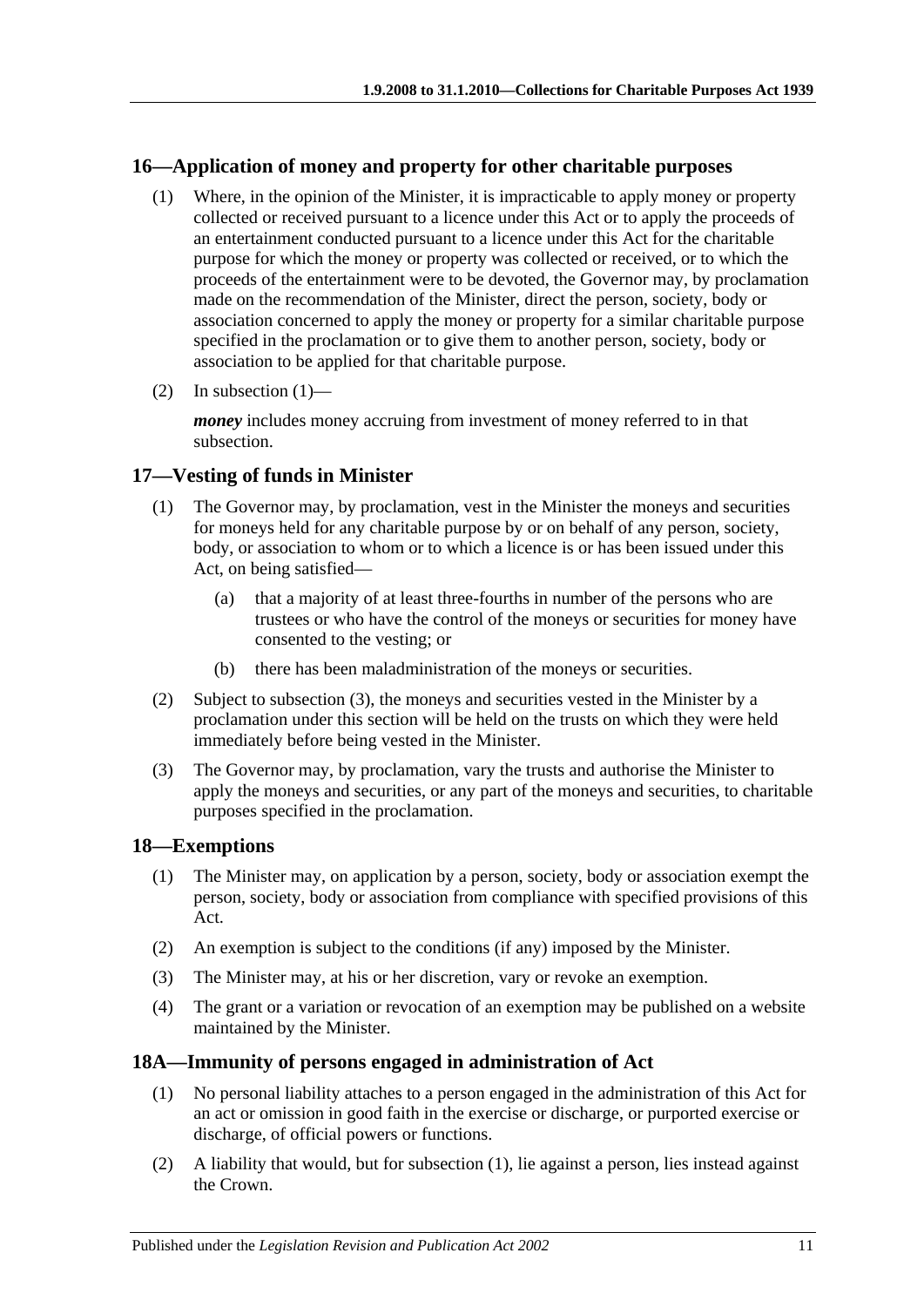#### <span id="page-11-4"></span><span id="page-11-0"></span>**18B—Service of notices etc**

- (1) Subject to this Act, a notice or document required or authorised by this Act to be given to or served on a person may—
	- (a) be served on the person personally; or
	- (b) be posted in an envelope addressed to the person at the person's last known address; or
	- (c) if the person is a company or registered body within the meaning of the *Corporations Act 2001* of the Commonwealth, be given to or served on the person in accordance with that Act.
- (2) Without limiting the effect of [subsection](#page-11-4) (1), a notice or document required or authorised by this Act to be given to or served on the holder of a licence under this Act may—
	- (a) be posted in an envelope addressed to the licensee at the licensee's address for service; or
	- (b) be left for the licensee at the licensee's address for service with someone apparently over the age of 16 years; or
	- (c) be transmitted by facsimile transmission to a facsimile number provided by the licensee (in which case the notice or document will be taken to have been given or served at the time of transmission).
- (3) The address for service of the holder of a licence under this Act is the address of which the Minister has been last notified in writing by the licensee as the licensee's address for service.

#### <span id="page-11-1"></span>**18C—Evidentiary**

In proceedings for an offence against this Act, an allegation in the complaint that a specified person was or was not—

- (a) the holder of a licence issued under a specified provision of this Act; or
- (b) authorised by the holder of a [section](#page-2-0) 6 or [7](#page-4-0) licence to carry out specified activities,

is, in the absence of proof to the contrary, proof of the matter alleged.

#### <span id="page-11-5"></span><span id="page-11-2"></span>**19—Proceedings for offences**

- (1) No prosecution for an offence against this Act may be instituted without the approval in writing of the Minister.
- (2) Unless proof to the contrary is given, any document purporting to be signed by the Minister and to be an approval by the Minister under [subsection](#page-11-5) (1) is, without any further proof or proof of the signature of the Minister, sufficient proof before any court of the giving of the approval.

#### <span id="page-11-6"></span><span id="page-11-3"></span>**20—Regulations**

(1) The Governor may make such regulations as are contemplated by this Act or are necessary or expedient for the purposes of this Act.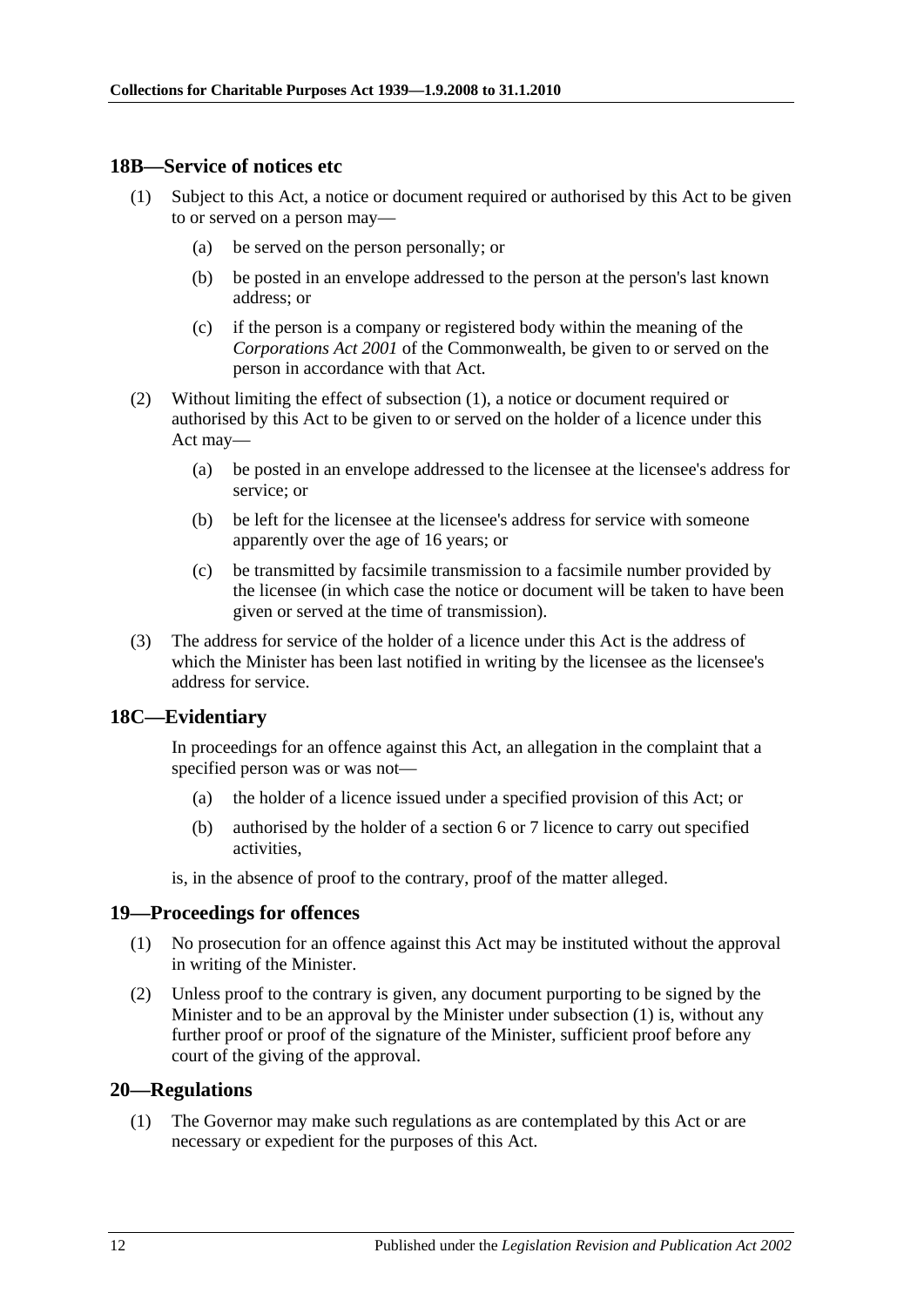- <span id="page-12-1"></span>(2) Without limiting [subsection](#page-11-6) (1), the regulations may—
	- (a) require information of a kind prescribed by the regulations to be displayed on receptacles that are left in public places to enable members of the public to make gifts of property for charitable purposes or to dispose of unwanted property;
	- (b) prohibit the display of information of a kind prescribed by the regulations on receptacles referred to in [paragraph](#page-12-1) (a);
	- (c) regulate the form in which information may be displayed on receptacles referred to in [paragraph](#page-12-1) (a);
	- (d) impose a fine (not exceeding a division 7 fine) for breach of, or non-compliance with, the regulations.

#### <span id="page-12-0"></span>**21—Saving provision**

The provisions of this Act are in addition to and not in substitution for any other provisions by or under which collections of money are controlled.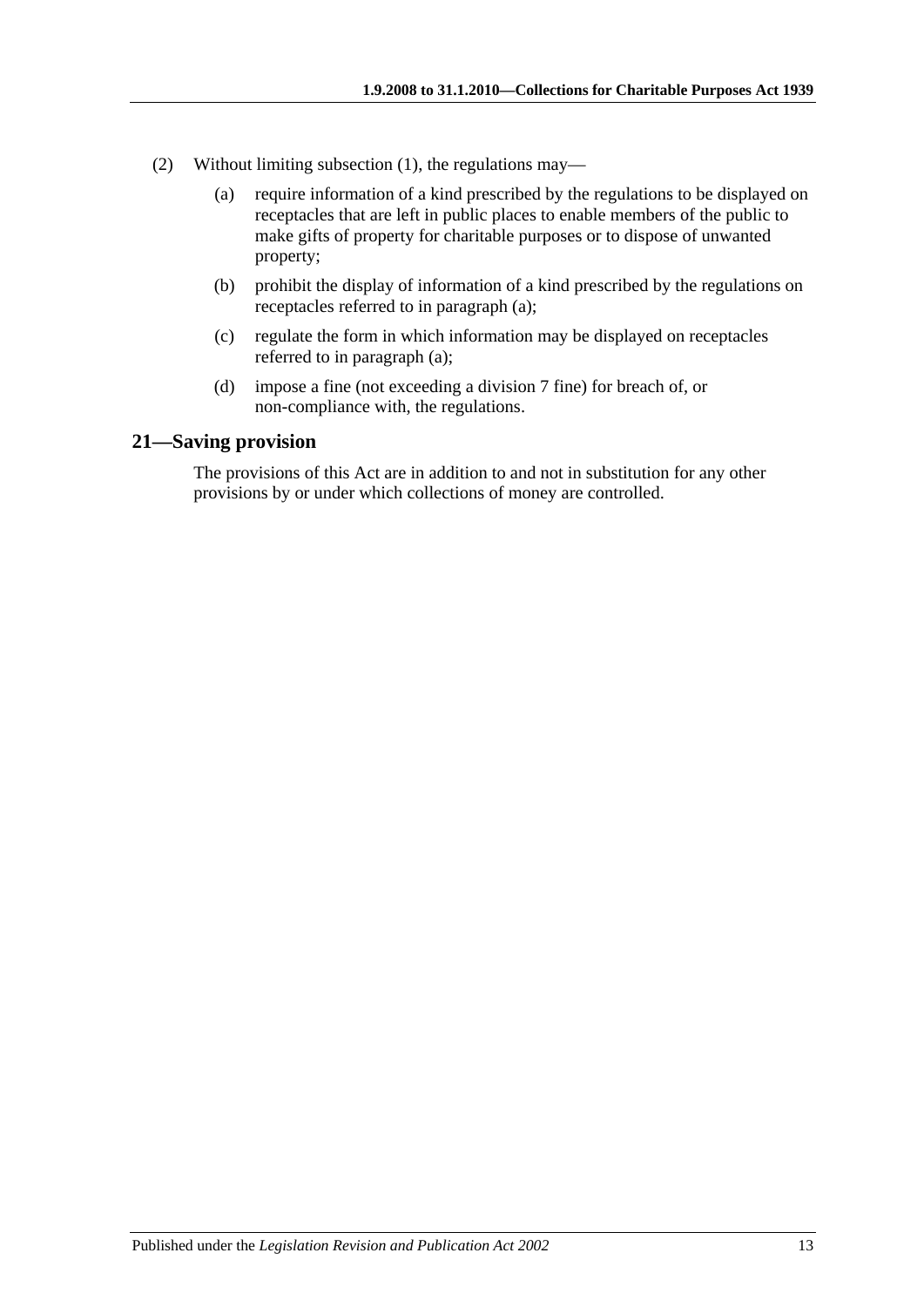# <span id="page-13-0"></span>**Legislative history**

## **Notes**

- Amendments of this version that are uncommenced are not incorporated into the text.
- Please note—References in the legislation to other legislation or instruments or to titles of bodies or offices are not automatically updated as part of the program for the revision and publication of legislation and therefore may be obsolete.
- Earlier versions of this Act (historical versions) are listed at the end of the legislative history.
- For further information relating to the Act and subordinate legislation made under the Act see the Index of South Australian Statutes or www.legislation.sa.gov.au.

# **Legislation repealed by principal Act**

The *Collections for Charitable Purposes Act 1939* repealed the following:

*Collections for Unemployment Act 1930*

# **Principal Act and amendments**

New entries appear in bold.

| Year | N <sub>o</sub> | Title                                                                                                    | Assent | Commencement                                                 |
|------|----------------|----------------------------------------------------------------------------------------------------------|--------|--------------------------------------------------------------|
| 1939 | 16             | Collections for Charitable Purposes 22.11.1939<br>Act 1939                                               |        | 1.2.1940 (Gazette 23.11.1939 p1379)                          |
| 1947 | -18            | Collections for Charitable Purposes 6.11.1947<br>Act Amendment Act 1947                                  |        | 6.11.1947                                                    |
| 1982 | -21            | Collections for Charitable Purposes 18.3.1982<br>Act Amendment Act 1982                                  |        | 1.4.1982 ( <i>Gazette 1.4.1982 p949</i> )                    |
| 1995 | 66             | Collections for Charitable Purposes 17.8.1995<br>(Licensing and Miscellaneous)<br>Amendment Act 1995     |        | 2.11.1995 (Gazette 2.11.1995 p1232)                          |
| 1999 | -14            | Collections for Charitable Purposes 1.4.1999<br>(Definition of Charitable Purpose)<br>Amendment Act 1999 |        | 1.4.1999                                                     |
| 2007 | 41             | <b>Collections for Charitable Purposes 25.10.2007</b><br>(Miscellaneous) Amendment Act<br>2007           |        | 1.9.2008 (Gazette 3.7.2008 p3203)                            |
| 2009 | 84             | Statutes Amendment (Public Sector 10.12.2009<br>Consequential Amendments) Act 2009                       |        | Pt 34 (s $63$ )—1.2.2010 ( <i>Gazette</i><br>28.1.2010 p320) |

# **Provisions amended since 3 February 1976**

• Legislative history prior to 3 February 1976 appears in marginal notes and footnotes included in the consolidation of this Act contained in Volume 2 of The Public General Acts of South Australia 1837-1975 at page 202.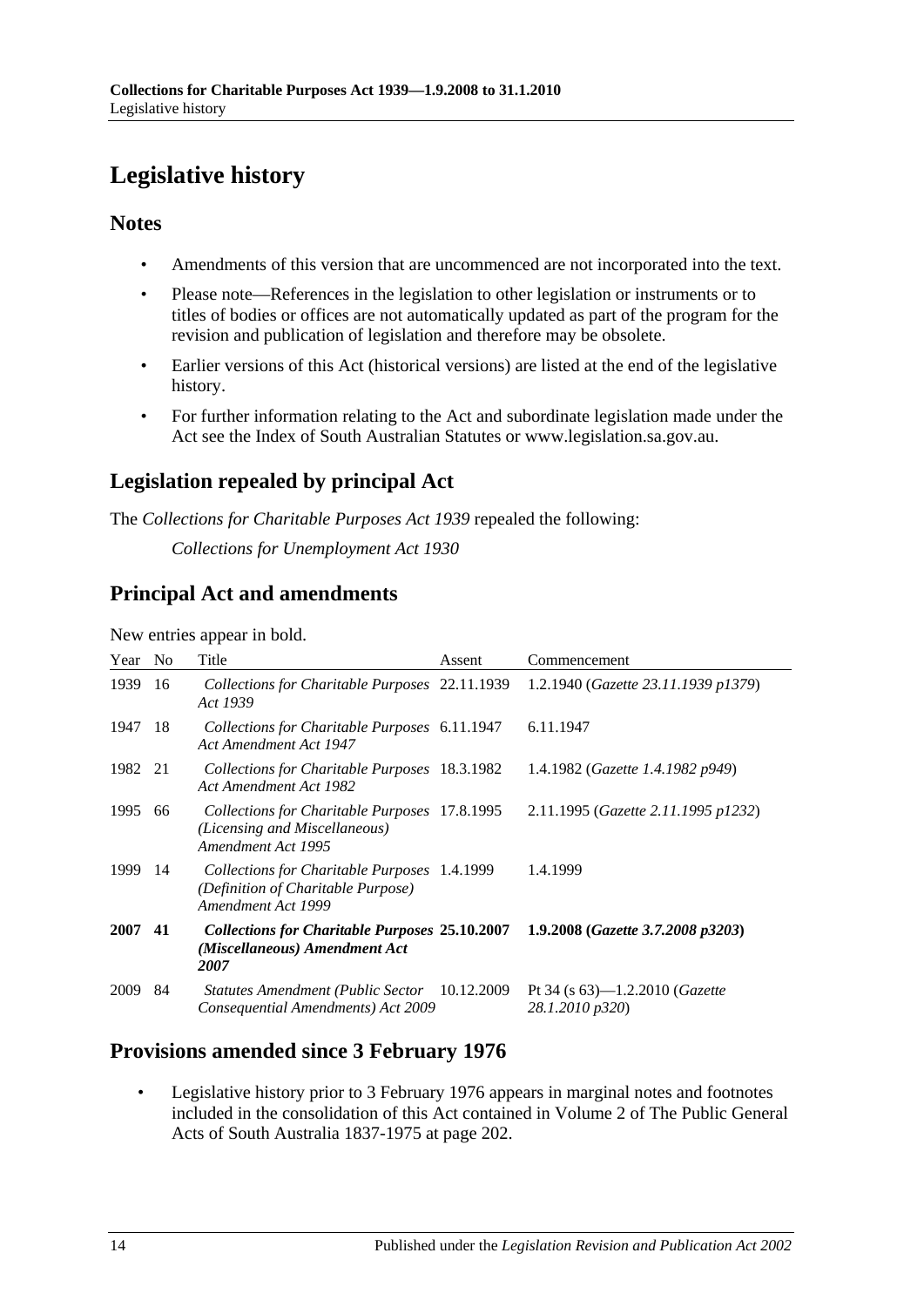New entries appear in bold.

|  |  |  | Entries that relate to provisions that have been deleted appear in italics. |
|--|--|--|-----------------------------------------------------------------------------|
|--|--|--|-----------------------------------------------------------------------------|

| Provision                             | How varied                                                            | Commencement |  |
|---------------------------------------|-----------------------------------------------------------------------|--------------|--|
| Long title                            | amended under Legislation Revision and<br><b>Publication Act 2002</b> |              |  |
|                                       | amended by 41/2007 Sch 1                                              | 1.9.2008     |  |
| ss $2$ and $3$                        | omitted under Legislation Revision and<br><b>Publication Act 2002</b> |              |  |
| s <sub>4</sub>                        |                                                                       |              |  |
| body                                  | inserted by $66/1995$ s $3(a)$                                        | 2.11.1995    |  |
| charitable purpose                    | amended by $66/1995$ s $3(b)$ , (d)                                   | 2.11.1995    |  |
|                                       | (c) and (d) deleted by $66/1995$ s $3(c)$                             | 2.11.1995    |  |
|                                       | amended by 14/1999 s 2                                                | 1.4.1999     |  |
|                                       | collection contract inserted by 66/1995 s 3(e)                        | 2.11.1995    |  |
|                                       | substituted by 41/2007 s 4                                            | 1.9.2008     |  |
| collector                             | inserted by 41/2007 s 4                                               | 1.9.2008     |  |
| inspector                             | inserted by 41/2007 s 4                                               | 1.9.2008     |  |
| <b>Minister</b>                       | deleted by $41/2007 s 4$                                              | 1.9.2008     |  |
| paid collector                        | inserted by 41/2007 s 4                                               | 1.9.2008     |  |
| property                              | inserted by 41/2007 s 4                                               | 1.9.2008     |  |
| section 6 licence                     | inserted by $66/1995$ s 3(f)                                          | 2.11.1995    |  |
| section 6A licence                    | inserted by $66/1995$ s 3(f)                                          | 2.11.1995    |  |
| section 7 licence                     | inserted by $66/1995$ s 3(f)                                          | 2.11.1995    |  |
| s <sub>5</sub>                        | deleted by 66/1995 s 4                                                | 2.11.1995    |  |
| s <sub>5</sub>                        | inserted by 41/2007 s 5                                               | 1.9.2008     |  |
| s 6 before substitution<br>by 41/2007 |                                                                       |              |  |
| $s\delta(1)$                          | amended by $66/1995$ s $5(a)$                                         | 2.11.1995    |  |
| $s\,6(2)$                             | amended by $66/1995 s 5(b)$                                           | 2.11.1995    |  |
| s(6(3)                                | amended by $66/1995$ s $5(c)$                                         | 2.11.1995    |  |
| s 6                                   | substituted by 41/2007 s 5                                            | 1.9.2008     |  |
| s 6A                                  | inserted by $66/1995$ s 6                                             | 2.11.1995    |  |
|                                       | substituted by 41/2007 s 5                                            | 1.9.2008     |  |
| ss 6B and 6C                          | inserted by 41/2007 s 5                                               | 1.9.2008     |  |
| s 7 before substitution<br>by 41/2007 |                                                                       |              |  |
| s(7)                                  | amended by $66/1995 s 7(a)$                                           | 2.11.1995    |  |
| $s \, 7(2)$                           | amended by $66/1995 s 7(b)$                                           | 2.11.1995    |  |
| $s \, 7(3)$                           | amended by $66/1995 s 7(c)$                                           | 2.11.1995    |  |
| $s \, 7(4)$                           | amended by $66/1995 s 7(d)$                                           | 2.11.1995    |  |
| s <sub>7</sub>                        | substituted by 41/2007 s 5                                            | 1.9.2008     |  |
| s <sub>8</sub>                        |                                                                       |              |  |
| s(1)                                  | amended by 66/1995 s 8                                                | 2.11.1995    |  |
|                                       | amended by 41/2007 Sch 1                                              | 1.9.2008     |  |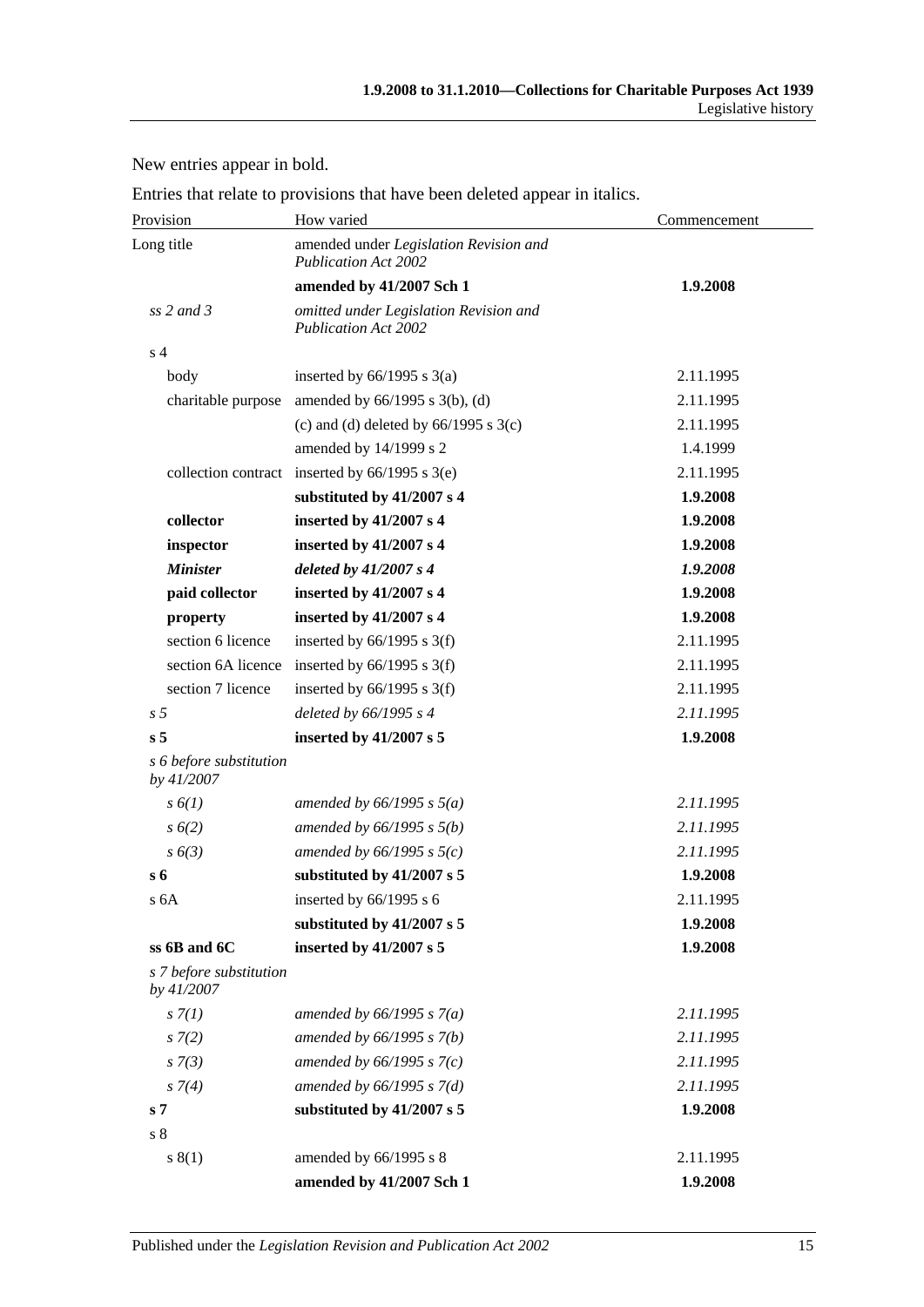| s(2)                                      | amended by 66/1995 s 8                                     | 2.11.1995 |
|-------------------------------------------|------------------------------------------------------------|-----------|
|                                           | substituted by 41/2007 Sch 1                               | 1.9.2008  |
| s 9                                       |                                                            |           |
| s(1)                                      | amended by 41/2007 Sch 1                                   | 1.9.2008  |
| $s \, 9(2)$                               | amended by 66/1995 s 9                                     | 2.11.1995 |
|                                           | substituted by 41/2007 Sch 1                               | 1.9.2008  |
| s10                                       | deleted by 21/1982 s 3                                     | 1.4.1982  |
| s 11                                      |                                                            |           |
| s 11(1)                                   | amended by $21/1982$ s $4(a)$                              | 1.4.1982  |
|                                           | amended by 41/2007 Sch 1                                   | 1.9.2008  |
| s 11(2)                                   | amended by $21/1982$ s $4(b)$                              | 1.4.1982  |
|                                           | amended by 66/1995 s 10                                    | 2.11.1995 |
|                                           | amended by 41/2007 Sch 1                                   | 1.9.2008  |
| s 11(3)                                   | amended by $21/1982$ s $4(c)$                              | 1.4.1982  |
|                                           | amended by 41/2007 Sch 1                                   | 1.9.2008  |
| s 12                                      |                                                            |           |
| s 12(1)                                   | amended by $66/1995$ s $11(a)$                             | 2.11.1995 |
|                                           | substituted by $41/2007$ s $6(1)$                          | 1.9.2008  |
| s 12(1a)                                  | inserted by $66/1995 s 11(b)$                              | 2.11.1995 |
|                                           | deleted by $41/2007 s 6(1)$                                | 1.9.2008  |
| $s\ 12(2)$                                | substituted by $41/2007$ s $6(1)$                          | 1.9.2008  |
| s 12(2a)                                  | inserted by $66/1995 s 11(c)$                              | 2.11.1995 |
|                                           | deleted by $41/2007 s 6(1)$                                | 1.9.2008  |
| $s\ 12(3)$                                | substituted by $41/2007$ s $6(1)$                          | 1.9.2008  |
| s 12(4)                                   | inserted by 21/1982 s 5                                    | 1.4.1982  |
|                                           | amended by $66/1995$ s $11(d)$                             | 2.11.1995 |
|                                           | amended by $41/2007$ s $6(2)$ — $(4)$                      | 1.9.2008  |
| s <sub>13</sub>                           | deleted by 21/1982 s 6                                     | 1.4.1982  |
| s <sub>14</sub>                           | amended by 41/2007 Sch 1                                   | 1.9.2008  |
| s 15 before<br>substitution by<br>41/2007 |                                                            |           |
| $s\,15(1)$                                | inserted by $66/1995$ s $12(a)$                            | 2.11.1995 |
| s 15(2)                                   | s 15(1) redesignated as s 15(2) by $66/1995$<br>$s\,l2(b)$ | 2.11.1995 |
|                                           | amended by $66/1995$ s $12(c)$ , (d)                       | 2.11.1995 |
| $s\,15(3)$                                | s 15(2) redesignated as s 15(3) by $66/1995$<br>$s\,l2(b)$ | 2.11.1995 |
|                                           | substituted by $66/1995$ s $12(e)$                         | 2.11.1995 |
| s 15(4)                                   | s 15(3) redesignated as s 15(4) by $66/1995$<br>$s\,l2(b)$ | 2.11.1995 |
|                                           | amended by $66/1995$ s $12(f)$                             | 2.11.1995 |
| s <sub>15</sub>                           | substituted by 41/2007 s 7                                 | 1.9.2008  |
| $ss$ 15A $-15D$                           | inserted by 41/2007 s 7                                    | 1.9.2008  |